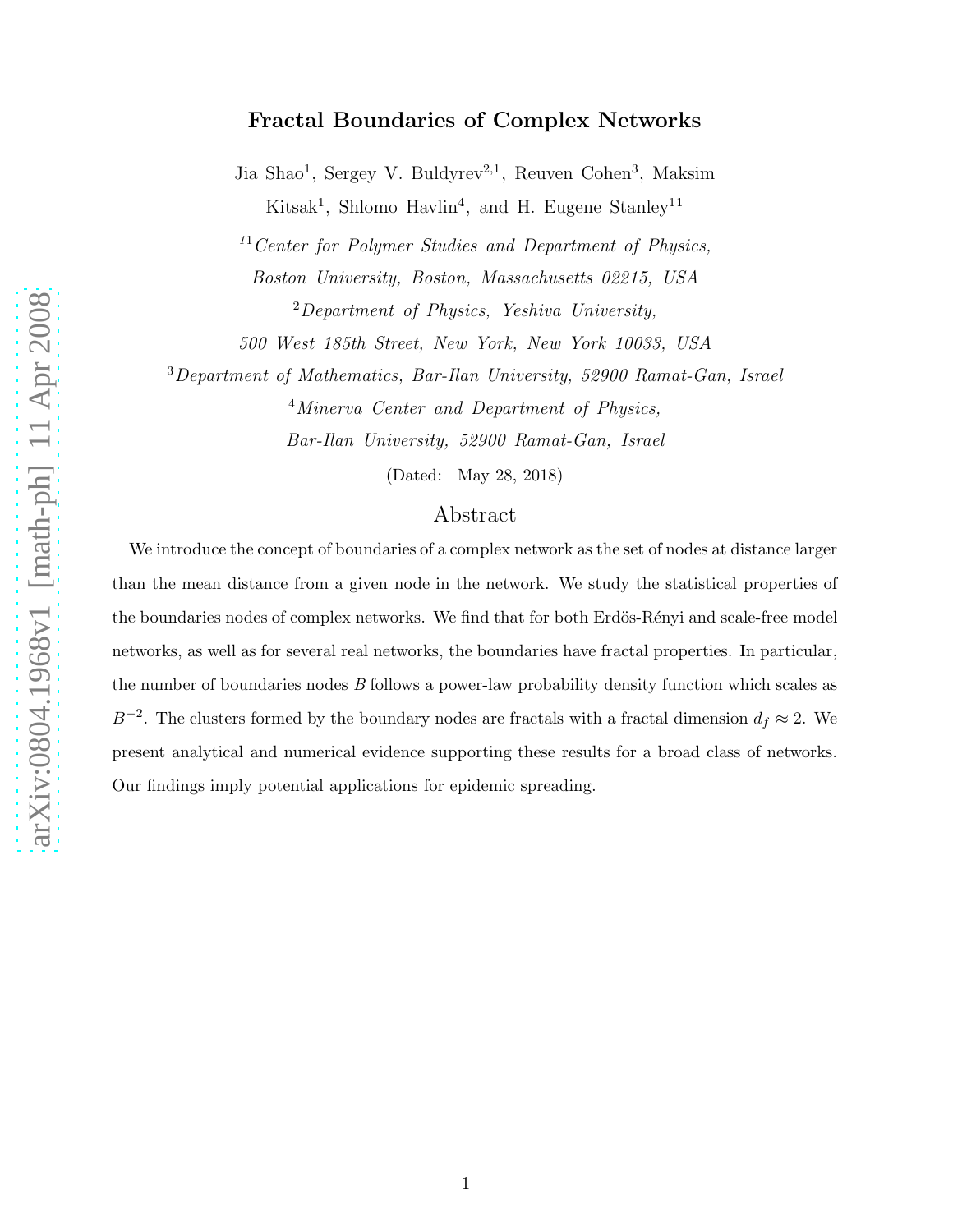Many complex networks are "small world" due to the very small average distance d between two randomly chosen nodes. Usually  $d \sim \ln N$ , where N is the number of nodes [\[1](#page-9-0), [2,](#page-9-1) [3](#page-9-2), [4,](#page-9-3) [5](#page-9-4), [6\]](#page-9-5). Thus, starting from a randomly chosen node following the shortest path, one can reach any other node in a very small number of steps. This phenomenon is called "six degrees of separation" in social networks [\[4](#page-9-3)]. That is, for most pairs of randomly chosen people, the shortest "distance" between them is not more than six. Many random network models, such as Erdös-Rényi network (ER) [\[1](#page-9-0)], Watts-Strogatz network (WS) [\[5\]](#page-9-4) and random scale-free network (SF) [\[3,](#page-9-2) [6](#page-9-5), [7](#page-9-6), [8\]](#page-9-7), as well as many real networks, have been shown to possess this small-world property.

Much attention has been devoted to the structural properties of networks within the average distance d from a given node. However, almost no attention has been given to nodes which are at distances greater than  $d$  from a given node. We define these nodes as the boundaries of the network and study the ensemble of boundaries. An interesting question is how many "friends of friends of friends etc..." one has at distance greater than the average distance d? What is their probability distribution and what is the structure of the boundaries? The boundaries have an important role in several scenarios, such as in the spread of viruses or information in a human social network. If the virus (information) spreads from one node to all its nearest neighbors, and from them to all next nearest neighbors and further on until  $d$ , how many nodes do not get the virus (information), and what is their distribution with respect to the origin of the infection. Our results may explain why epidemics such as "black death" in medieval Europe stopped before reaching the entire population.

In this Letter, we find theoretically and numerically that the nodes at the boundaries, which are of order  $N$ , exhibit similar fractal features for many types of networks, including ER and SF models as well as several real networks. Song *et al.* [\[9](#page-9-8)] found that some networks have fractal properties while others do not. Here we show that almost all model and real networks including non-fractal networks have fractal features at their boundaries which are different from Song et al.

Fig. [1](#page-2-0) demonstrates our approach and analysis. For each node, we identify the nodes at distance  $\ell$  from it as nodes in shell  $\ell$ . We chose a random origin node and count the number of nodes  $B_{\ell}$  at shell  $\ell$ . We see that  $B_1=10$ ,  $B_2=11$ ,  $B_3=13$ , etc... We estimate the average distance  $d \approx 2.9$  by averaging the distances between all pairs of nodes. After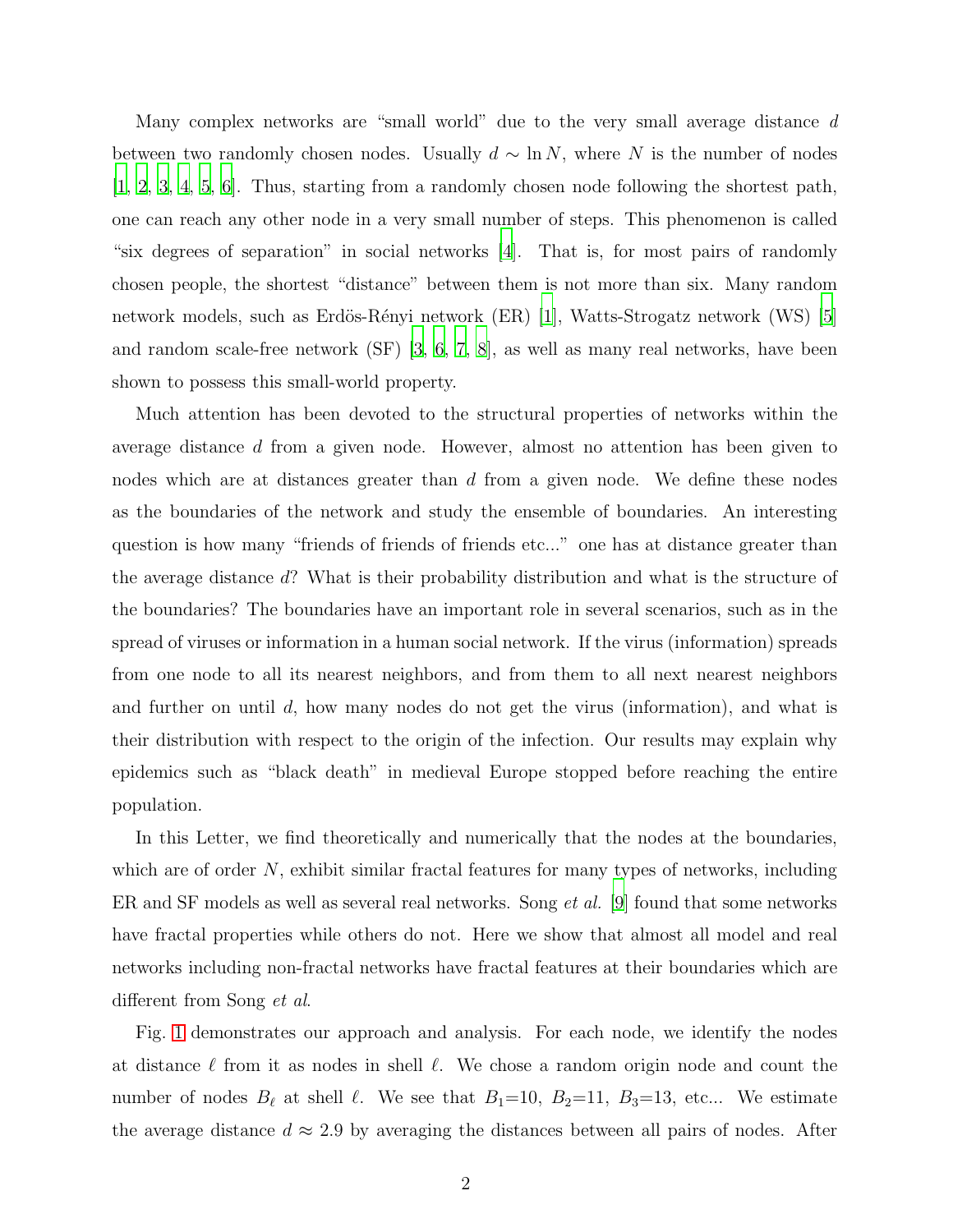removing nodes with  $\ell < d = 2.9$ , the network is fragmented into 12 clusters, with sizes  $s_3 = \{1, 1, 2, 5, 1, 3, 1, 1, 8, 1, 2, 3\}.$ 



<span id="page-2-0"></span>FIG. 1: (Color on line) Illustration of shells and clusters originating from a randomly chosen node, which is shown in the center (red). Its neighboring nodes are defined as shell 1, the nodes at distance  $\ell$  are defined as shell  $\ell$ . When removing all nodes with  $\ell < 3$ , the remaining network becomes fragmented into 12 clusters.

We begin our study by simulating ER and SF networks, and later present analytical proofs. Fig. [2a](#page-3-0) shows simulation results for the number of nodes  $B_{\ell}$  reached from a randomly chosen origin node for an ER network. The results shown are for a single network realization of size  $N = 10^6$ , with average degree  $\langle k \rangle = 6$  and  $d \approx 7.9$  [\[11](#page-9-9)]. For  $\ell < d$ , the cumulative distribution function,  $P(B_l)$ , which is the probability that shell  $\ell$  has more than  $B_{\ell}$  nodes, decays exponentially for  $B_{\ell} > B_{\ell}^*$ , where  $B_{\ell}^*$  is the maximum typical size of shell  $\ell$  [\[12\]](#page-10-0). However, for  $\ell > d$ , we observe a clear transition to a power law decay behavior, where  $P(B_{\ell}) \sim B_{\ell}^{-\beta}$  $\tilde{\rho}^{-\beta}$ , with  $\beta \approx 1$  and the pdf of  $B_{\ell}$  is  $\tilde{P}(B_{\ell}) \equiv dP(B_{\ell})/dB_{\ell} \sim B_{\ell}^{-2}$ . Thus, our results suggest a broad "scale-free" distribution for the number of nodes at distances larger than d. This power law behavior demonstrates the fractal nature of the boundaries of network, suggesting that there is no characteristic size and a broad range of sizes can appear in a shell at the boundaries. Further fractal features of the boundaries structure will be shown below.

In SF networks, the degrees of the nodes,  $k$ , follow a power law distribution function  $q(k) \sim k^{-\lambda}$ , where the minimum degree of the network is chosen to be 2. Fig. [2b](#page-3-0) shows, for SF networks with  $\lambda = 2.5$ , similar power law results,  $P(B_{\ell}) \sim B_{\ell}^{-\beta}$  $\int_{\ell}^{-\beta}$  for  $\ell > d$  as for ER, with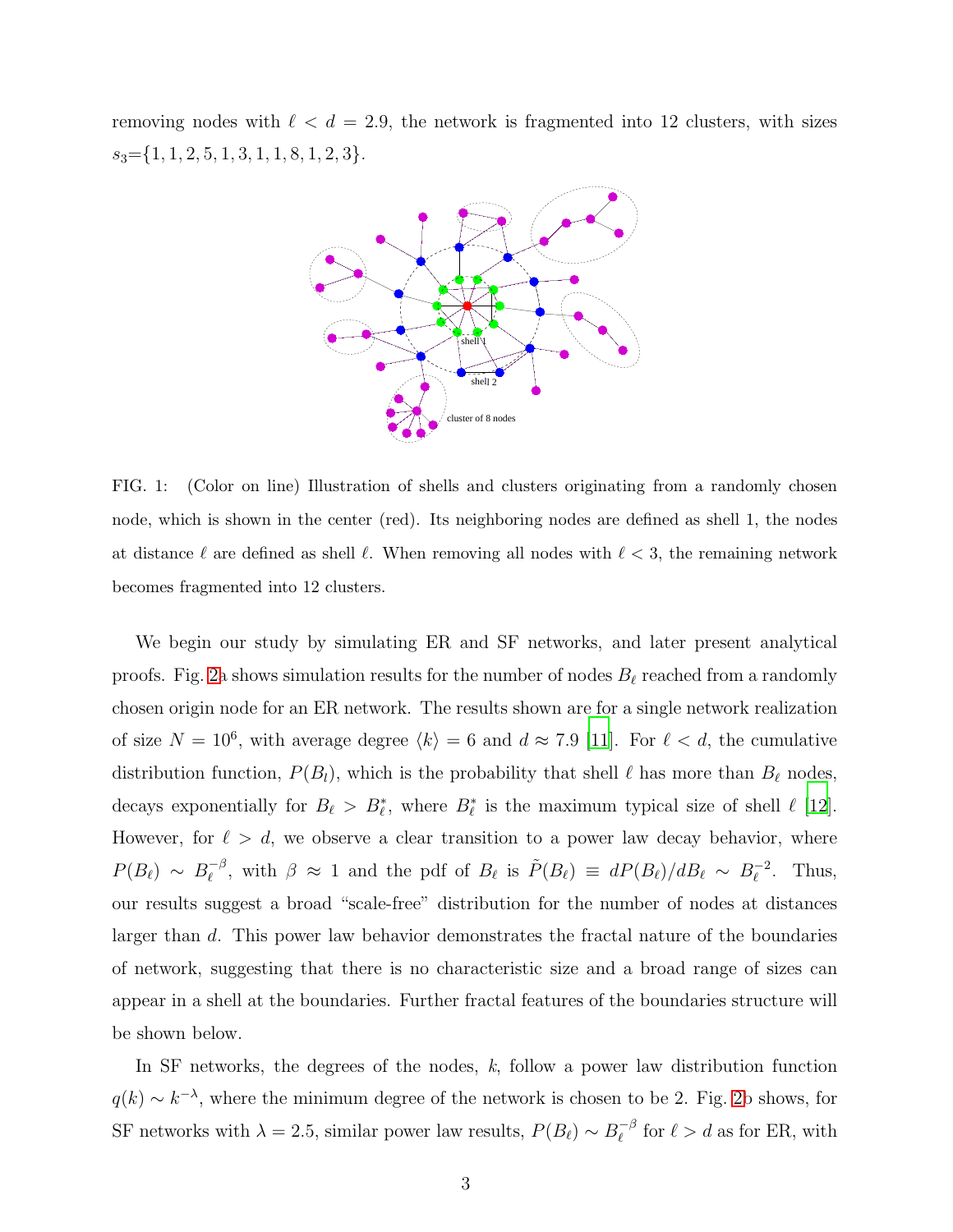

a similar power  $\beta \approx 1$ . We find similar results also for  $\lambda > 3$  (not shown).

<span id="page-3-0"></span>FIG. 2: The cumulative distribution function,  $P(B_{\ell})$ , for two random network models: (a) ER network with  $N = 10^6$  nodes and  $\langle k \rangle = 6$ , and (b) SF network with  $N = 10^6$  nodes and  $\lambda = 2.5$ , and two real networks: (c) the High Energy Particle (HEP) physics citations network and (d) the Autonomous System (AS) Internet network. The shells with  $\ell > d$  are marked with their shell number. The thin lines from left to right represent shells  $\ell = 1, 2...$  respectively, with  $\ell < d$ . For  $\ell > d$ ,  $P(B_{\ell})$  follows a power-law distribution  $P(B_{\ell}) \sim B_{\ell}^{-\beta}$  $\ell_{\ell}^{-\beta}$ , with  $\beta \approx 1$  (corresponding to  $\tilde{P}(B_{\ell}) \sim B_{\ell}^{-2}$  for the pdf). The appearance of a power law decay only happens for  $\ell$  larger than  $d \approx 7.9$  for ER and  $d \approx 4.7$  for the SF network. The straight lines represent a slope of  $-1$ .

To test how general is our finding, we also study several real networks (Figs. [2c](#page-3-0), 2d), including the High Energy Particle (HEP) physics citations network [\[14](#page-10-1)] and the Autonomous System (AS) Internet network [\[10](#page-9-10), [15\]](#page-10-2). Our results suggest that the fractal properties of the boundaries appear also in both networks, with similar values of  $\beta \approx 1$  for  $\ell > d$  [\[16](#page-10-3)].

Next we ask how many nodes are on average at the boundaries? Are they a finite fraction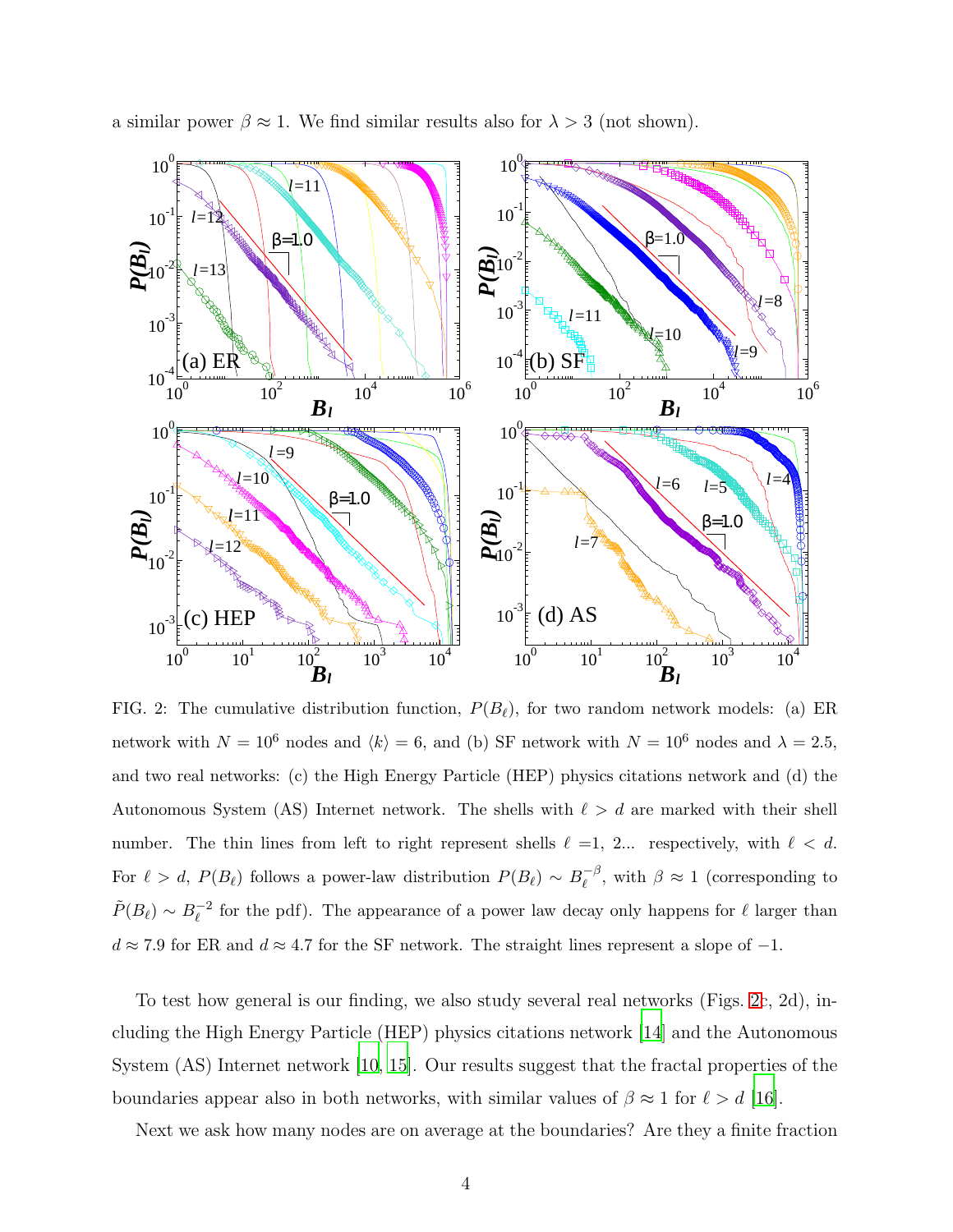

<span id="page-4-0"></span>FIG. 3: (Color on line) (a) Normalized average number of nodes at shell  $\ell$ ,  $\langle B_{\ell} \rangle/N$ , as a function of  $\ell-\ln N/\ln\langle k\rangle$  for ER network with  $\langle k \rangle = 6$ . For different N, the curves collapse. (b)  $\tilde{k}_{\ell}+1$ , which is  $\langle k_{\ell}^2 \rangle / \langle k_{\ell} \rangle$ , as function of  $\ell$  shown for both ER and SF network. (c) The probability distribution function  $\tilde{P}(B_{\ell})$  in shells  $\ell \leq d$  for ER network. For small values of  $B_{\ell}, \ \tilde{P}(B_{\ell}) \sim B_{\ell}^{\mu}$  $\ell^{\mu}$ , where  $\mu$ depends on the  $\langle k \rangle$  of the network (Eq. (4)). (d) The fraction of nodes outside shell  $\ell+m$ ,  $r_{\ell+m}$ , as a function of  $r_\ell$  for ER network, where  $r_\ell$  is calculated for any possible  $\ell$ . The (red) lines represent the theoretical iteration function (Eq. (6)).

of N, or less? In Fig. [3a](#page-4-0), we study the mean number  $\langle B_\ell \rangle$  in shell  $\ell$ , and plot  $\langle B_\ell \rangle/N$  as function of  $\ell - \ln N / \ln \langle k \rangle$  for different values of N for ER network. The term  $\ln N / \ln \langle k \rangle$ represents the average distance  $d$  of the network [\[2\]](#page-9-1). We find that, for different values of  $N$ , the curves collapse, supporting a relation independent of network size N. Since  $\langle B_\ell \rangle/N$  is apparently constant and independent of N, it follows that  $\langle B_\ell \rangle \sim N$ , i.e., a finite fraction of N nodes appear at each shell including shells with  $\ell > d$ . We find similar behavior for SF network with  $\lambda = 3.5$  (not shown). The branching factor [\[13](#page-10-4)] of the network is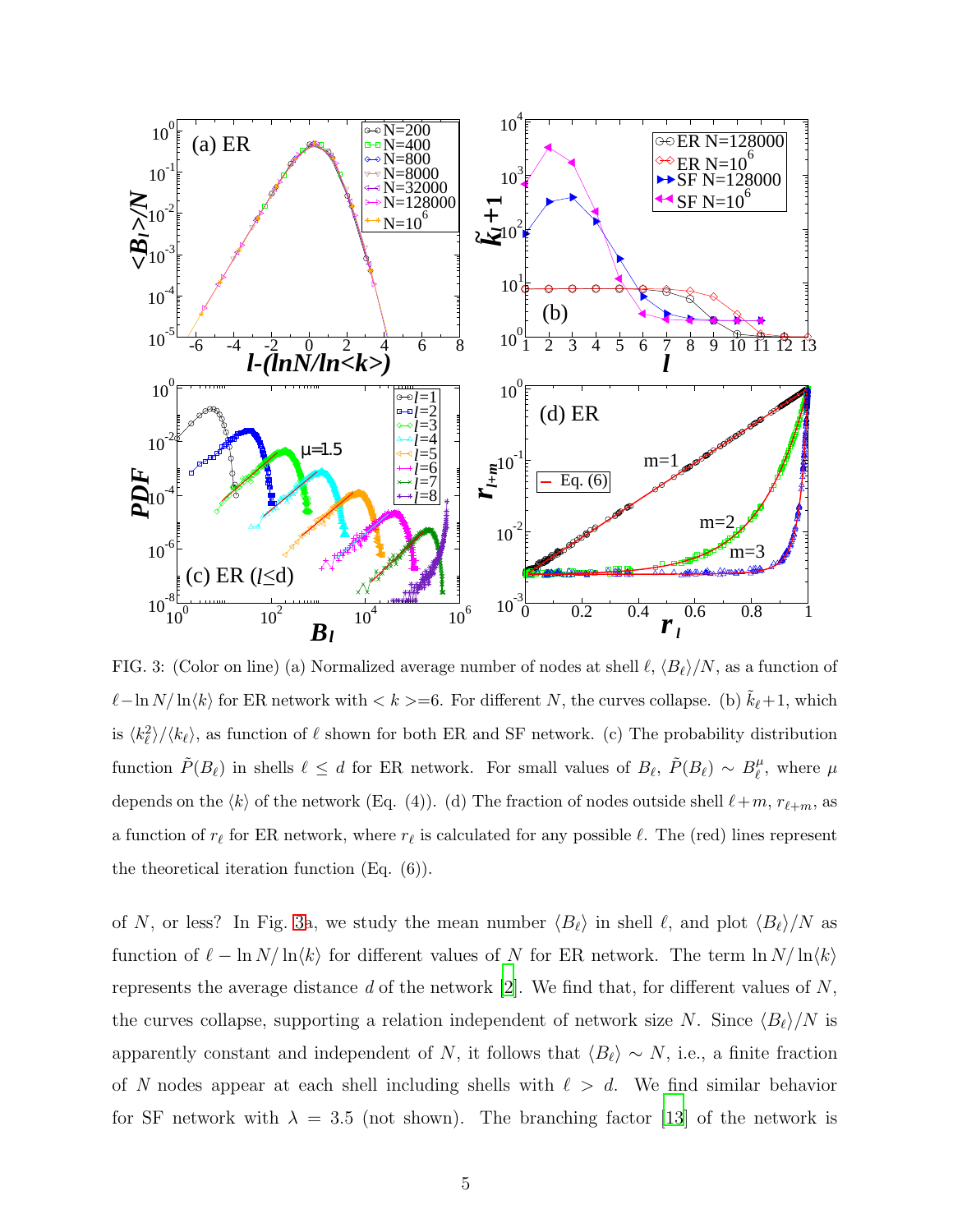$\tilde{k} = \langle k^2 \rangle / \langle k \rangle - 1$ , where the averages are calculated for the entire network. Similarly, we define  $\tilde{k}_{\ell} = \langle k_{\ell}^2 \rangle / \langle k_{\ell} \rangle - 1$ , where the averages are calculated only for nodes in shell  $\ell$ . Above the average distance,  $k_{\ell}$  + 1 decreases with  $\ell$  for both ER and SF networks (Fig. [3b](#page-4-0)). Thus, at the shells where power law behavior of  $P(B_{\ell})$  appears (Fig. [2\)](#page-3-0), the nodes have much lower  $\tilde{k}_{\ell}$  + 1 compared with the entire network. The approach of  $\tilde{k}_{\ell}$  + 1 to 1 (ER network) and 2 (SF network) is consistent with a critical behavior at the boundaries of the network [\[13](#page-10-4)].

Fig. [3c](#page-4-0) shows that  $\tilde{P}(B_{\ell})$  for  $\ell < d$  and small values of  $B_{\ell}$  increase as a power law,  $\tilde{P}(B_{\ell}) \sim B_{\ell}^{\mu}$  $\mu$ <sup> $\mu$ </sup>, for ER network, where  $\mu$  depends on  $\tilde{k}$  (supporting the theory developed below). We define the fraction of nodes outside shell m as  $r_m = 1 - (\sum_{\ell=1}^m B_\ell)/N$ . There exists a functional relation Eq. (6), which is independent of  $\ell$ , between any two  $r_{\ell}$  and  $r_{\ell+m}$  $(m = 1, 2, 3...)$ , for ER network in Fig. [3d](#page-4-0). Figs. [3c](#page-4-0), 3d provide empirical evidences for the theory developed below.

Next, we study the structural properties of the boundaries. Removing all nodes that are within a distance  $\ell > d$  (not including shell  $\ell$ ), the network will become fragmented into several clusters (see Fig. [1\)](#page-2-0). We denote the size of those clusters as  $s_{\ell}$ , the number of clusters of size  $s_{\ell}$  as  $n(s_{\ell})$ , and the average distance in the clusters as  $d_{\ell}$  [\[17](#page-10-5)]. We find  $n(s) \sim s^{-\theta}$ , with  $\theta \approx 3.0$  (Figs. [4a](#page-6-0) and 4b). Similar relations are also found for ER and other real networks. The relation between the size of the clusters  $s_{\ell}$  and their mean distance  $d_{\ell}$  is shown in Figs. [4c](#page-6-0) and 4d, for SF ( $\lambda = 2.5$ ) and HEP citations networks respectively. These plots suggest a power law relation,  $s_{\ell} \sim d_{\ell}^{\varphi}$  $\varphi$ , with  $\varphi \approx 2$ . It indicates that the clusters at the boundaries are fractals with fractal dimension  $d_f = 2$  as percolation clusters at criticality [\[18\]](#page-10-6). Note that, for very large clusters their average distances  $d_{\ell}$  decrease with size, suggesting that the largest clusters are not fractals. We find that the fractal dimension is  $d_f = \varphi \approx 2$  also for ER, SF with  $\lambda = 3.5$  and several other real networks.

Next we present analytical derivations supporting the above numerical results. We denote the degree distribution of a network as  $q(k)$ . In infinitely large network we can neglect loops for  $\ell < d$  and approximate the behavior of forming a network as a branching process [\[19,](#page-10-7) [20](#page-10-8), [21\]](#page-10-9). The probability of reaching a node with k outgoing links through a link is  $\tilde{q}(k) = (k+1)q(k+1)/\langle k \rangle$ . The probability of number of branches equals to  $\tilde{q}(k)$ . We define the generating function of  $q(k)$  as  $G_0(x) \equiv \sum_{k=0}^{\infty} q(k)x^k$ , the generating function of  $\tilde{q}(k)$  as  $G_1(x) = \sum_{k=0}^{\infty} \tilde{q}(k)x^k = G'_0$  $C_0(x)/\langle k \rangle$ . For ER networks we have  $G_0(x) = G_1(x) = e^{\langle k \rangle (x-1)}$ .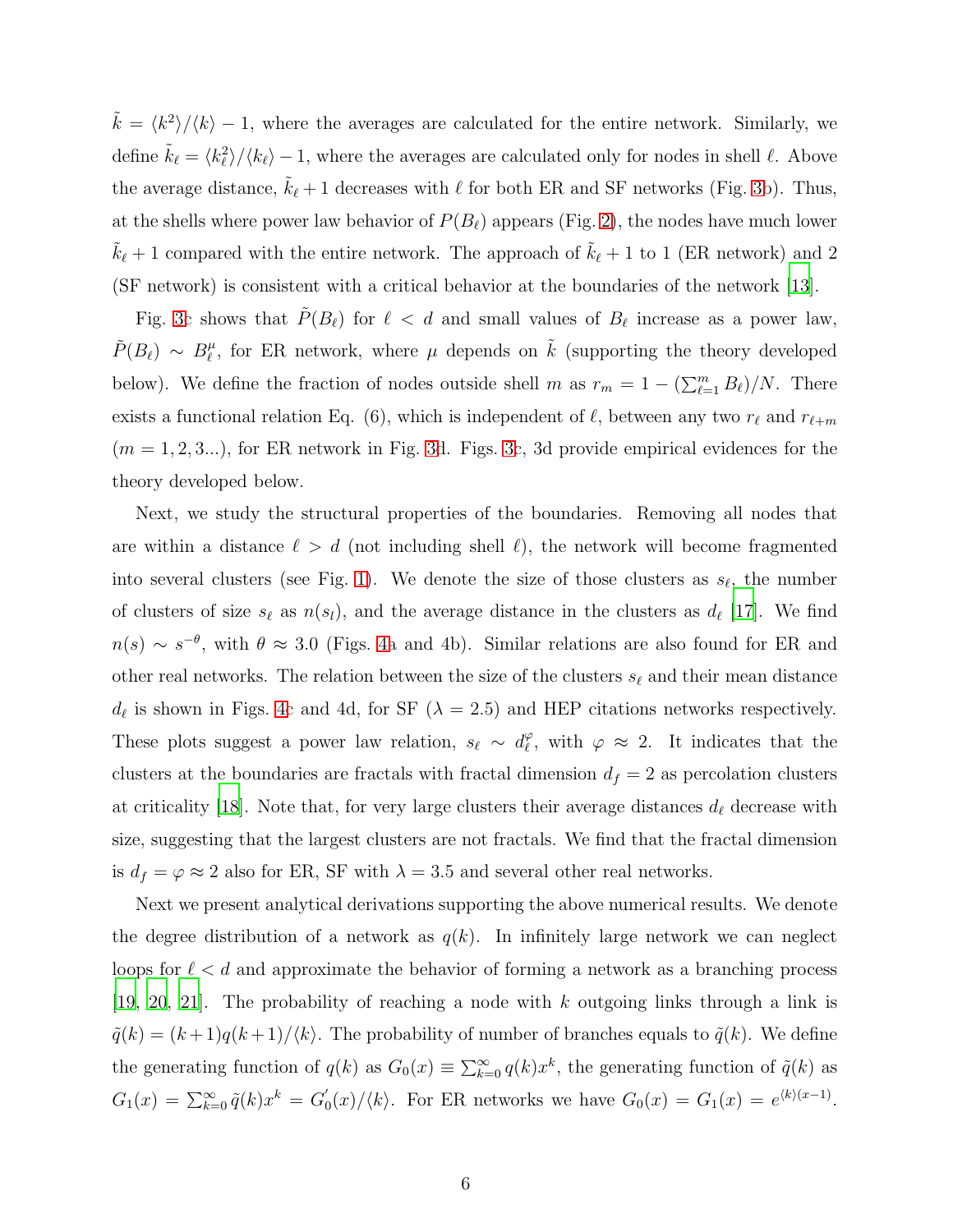

<span id="page-6-0"></span>FIG. 4: The number of clusters of sizes  $s_{\ell}, n(s_{\ell})$ , as function of  $s_{\ell}$  after removing nodes within shell  $\ell$  for: (a) SF network with  $N = 10^6$  and  $\lambda = 2.5$ , (b) HEP citations network, and  $s_{\ell}$  as function of average distance  $d_{\ell}$  of the clusters for (c) SF network with N=10<sup>6</sup> and  $\lambda = 2.5$ , (d) HEP citations network. The relation between  $n(s_\ell)$  and  $s_\ell$  is characterized by a power law,  $n(s_\ell) \sim s_\ell^{-\theta}$ , with  $\theta \approx 3$ . Also,  $s_{\ell}$  scales with  $d_{\ell}$  as  $s_{\ell} \sim d_{\ell}^{\varphi}$  $_{\ell}^{\varphi}$ , with  $\varphi \approx 2$ .

The generating function for the number of nodes,  $B_m$ , at the shell m is [\[22](#page-10-10)]:

$$
\tilde{G}_m(x) = G_0(G_1(...(G_1(x)))) = G_0(G_1^{m-1}(x)),
$$
\n(1)

where  $G_1(G_1(...)) \equiv G_1^{m-1}(x)$  is the result of applying  $G_1(x)$ ,  $m-1$  times.  $\tilde{P}(B_m)$ , which is the probability distribution of  $B_m$ , is the coefficient of  $x^{B_m}$  in the Taylor expansion of  $\tilde{G}_m(x)$ .

For shells with large m but still much smaller than d, we expect [\[22\]](#page-10-10) that the number of nodes will increase by a factor of  $\tilde{k}$ . It is possible to show [\[20](#page-10-8)] that  $G_1^{m-1}(x)$  converges to a function of the form  $f((1-x)\tilde{k}^m)$  for large  $m \ (m \ll d)$ , and  $f(x)$  satisfies the Poincaré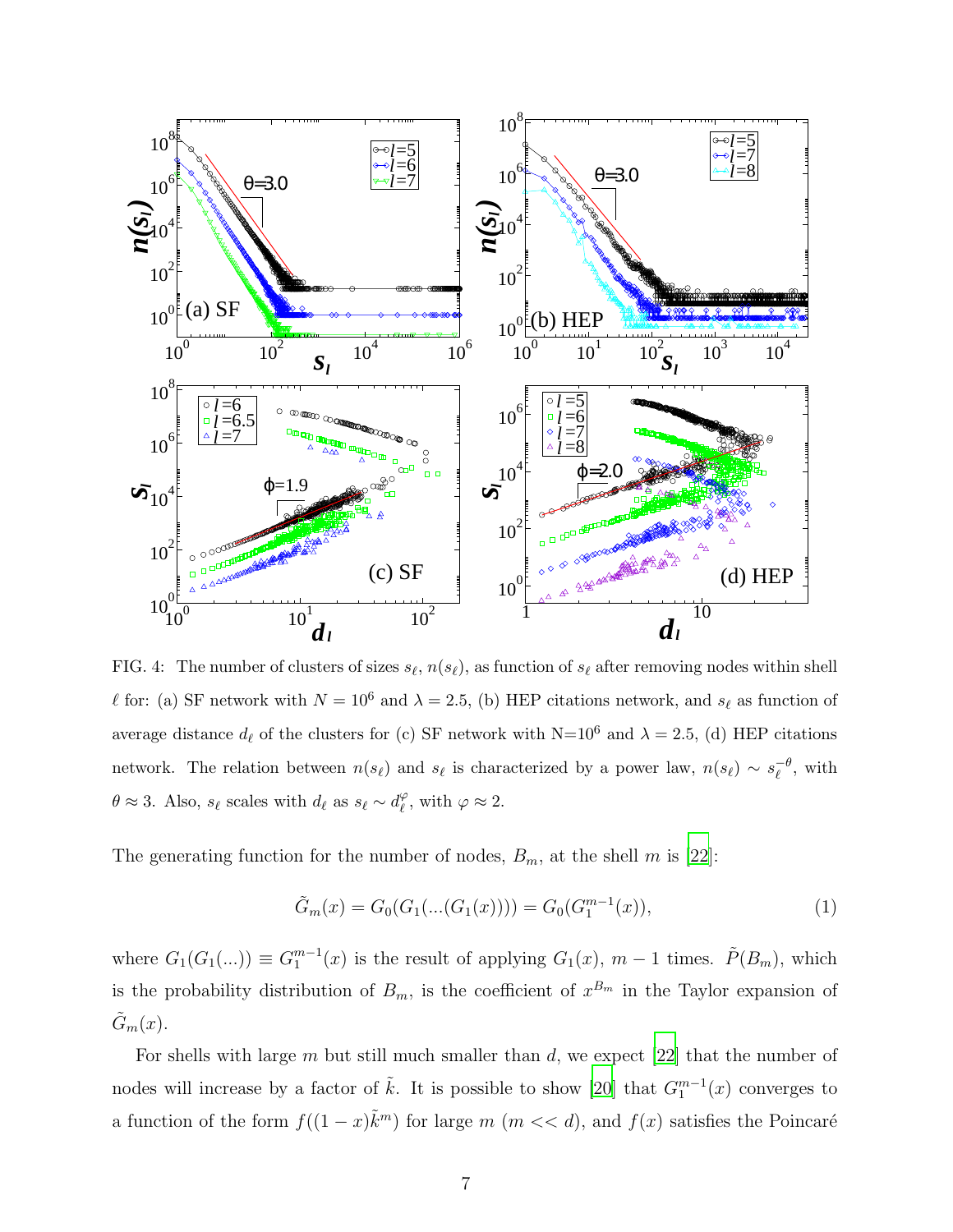functional relation:

$$
G_1(f(y)) = f(y\tilde{k}),\tag{2}
$$

where  $y = 1 - x$ . The function form of  $f(y)$  can be uniquely determined from Eq. (2).

The solution of  $G_1(f_\infty) = f_\infty$  gives the probability that a link is not connected to the giant component of the network by one of its ends [\[21](#page-10-9)]. It is known [\[20](#page-10-8)] that  $f(x)$  has an asymptotic functional form,  $f(y) = f_{\infty} + ay^{-\delta} + 0(y^{\delta})$ . Expanding both sides of Eq. (2) we obtain:

$$
G_1(f_\infty) + G_1'(f_\infty)ay^{-\delta} = f_\infty + a\tilde{k}^{-\delta}y^{-\delta} + 0(y^\delta). \tag{3}
$$

Since  $G_1(f_\infty) = f_\infty$ , we have  $\delta = -\ln G_1'(f_\infty)/\ln \tilde{k}$ .

If  $q(1) = 0$  and  $q(2) \neq 0$ , from  $G_1(f_\infty) = f_\infty$ , we have  $f_\infty = 0$  and  $G'_1$  $J_1'(f_{\infty}) = G_0''$  $\binom{0}{0}$  /  $\langle k \rangle =$  $2q(2)/\langle k \rangle$ . If  $q(2) = q(1) = 0$  (Böttcher case [\[20](#page-10-8)]), then  $\delta = \infty$ , which indicates that  $f(y)$ has an exponential singularity. Therefore, networks with minimum degree  $k_m \geq 3$  do not exhibit the following properties for  $m \ll d$ , and therefore have no fractal boundaries.

Applying Tauberian like theorems [\[20](#page-10-8), [23\]](#page-10-11) to  $f(y)$ , which has a power-law behavior for  $y \to \infty$ , Dubuc [\[24\]](#page-10-12) concluded that the Taylor expansion coefficient of  $\tilde{G}_m(x)$ ,  $\tilde{P}(B_m)$ , behaves as  $B_m^{\mu}$  with an exponential cutoff at  $B_m^* \sim \tilde{k}^m$ . When  $q(1) \neq 0$  and  $q(2) \neq 0$ , we have  $\mu = \delta - 1$  and when  $q(1) = 0$  and  $q(2) \neq 0$ , we have  $\mu = 2\delta - 1$ . Thus the distribution of the number of nodes in the shell m with  $m \ll d$  has a power law tail for small values of  $B_m$ :

$$
\tilde{P}(B_m) \sim B_m^{\mu}.\tag{4}
$$

For ER network, Eq. (4) is supported by simulations for  $m \le d$  in Fig. [3c](#page-4-0).

The above considerations are correct only for  $m < d$ , for which the depletion of nodes with large degree in the network is insignificant.

In a large network, the shells with  $m \gg 1$  behave almost deterministically and there exists a functional relation between any two shell m and shell n with  $n > m$  (a detailed proof will be given elsewhere):

$$
r_n = G_0(G_1^{n-m}(G_0^{-1}(r_m))),\tag{5}
$$

where  $r_n$  is the fraction of nodes outside shell n. It can also be shown that the branching factor in the  $r_n$  fraction of nodes is  $\tilde{k}(r_n) = uG''_0(u)/G'_0(u)$ , where  $u = G_0^{-1}(r_n)$ .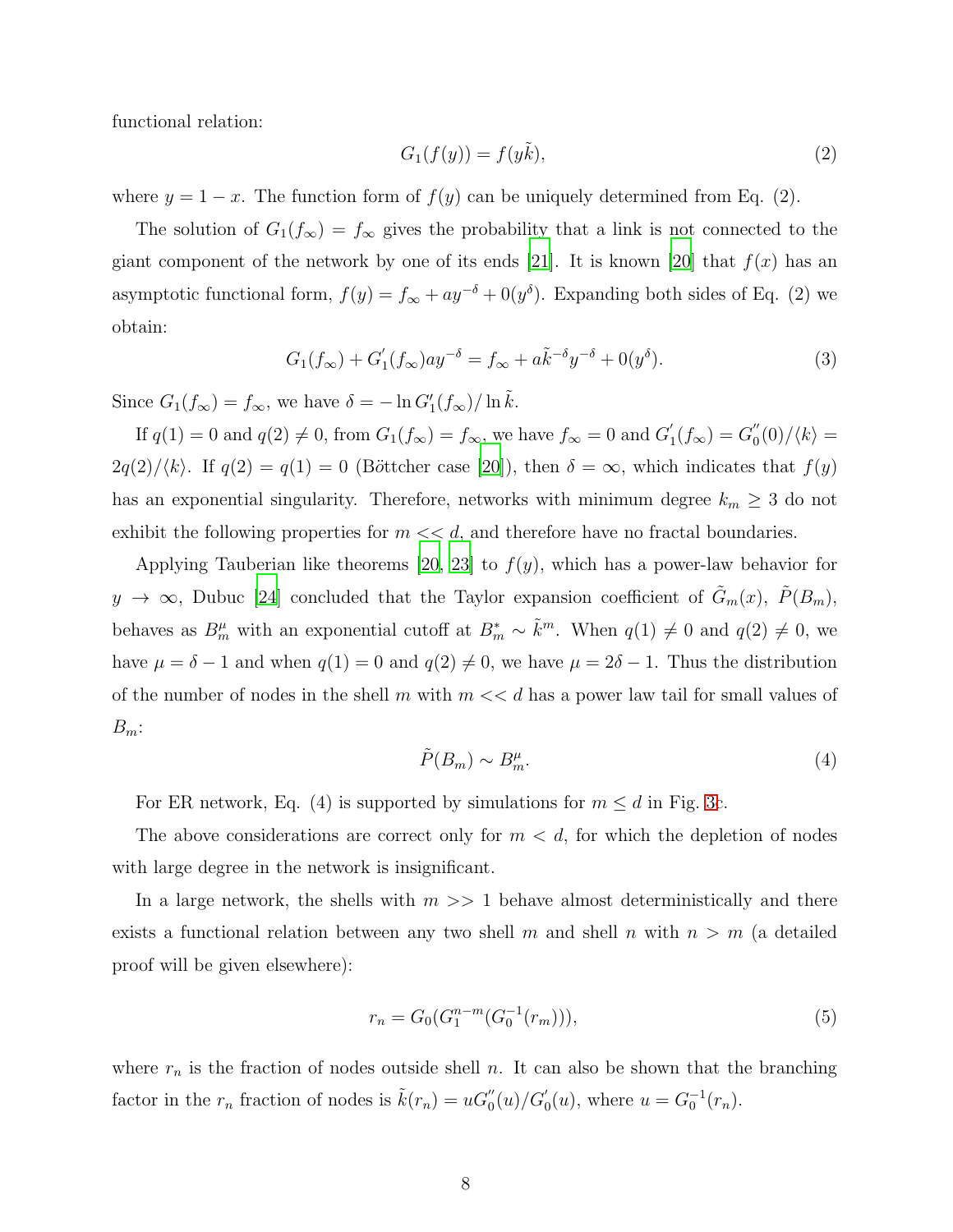For ER networks, Eq. (5) yields:

$$
r_{\ell+1} = e^{\langle k \rangle (r_{\ell}-1)} = \sum_{\ell=0}^{\infty} q(k) r_{\ell}^k,
$$
\n(6)

which is valid for all possible  $\ell$ . We test it in Fig. [3d](#page-4-0).

When  $m \ll d$  and  $n \gg d$ , using the same considerations as before it can be shown that:

$$
r_n = [a\tilde{k}(1 - r_m)]^{-\mu - 1} + r_\infty,\tag{7}
$$

where  $r_{\infty} = G_0(f_{\infty})$  is the fraction of nodes not belonging to the giant component of the network, a is a constant.

Based on Eqs. (4) and (7), expressing  $r_m$  and  $r_n$  in terms of  $B_m$  and  $B_n$ , we find that for  $m \ll d$  and  $n >> d$ ,  $B_n \sim B_m^{-\mu-1}$ . Using  $\tilde{P}(B_n) d B_n = \tilde{P}(B_m) d B_m$ , we obtain

$$
\tilde{P}(B_n) \sim B_n^{-1 - \mu/(\mu + 1) - 1/(\mu + 1)} = B_n^{-2},\tag{8}
$$

supporting the numerical findings in Fig. [2.](#page-3-0)

These results are rigorous when  $\tilde{k}$  exists and when the minimum degree  $k_m \leq 2$ . For SF networks with  $\lambda < 3$ ,  $\tilde{k}$  diverges for  $N \to \infty$ . But for finite N,  $\tilde{k}$  still exists. Thus the above results can also be applied to the case of  $\lambda < 3$ . For both ER and SF networks with  $k_m \geq 3$ , the power law of  $P(B_n)$  with  $n >> d$  cannot be observed, as we indeed confirm by simulations.

Relating our problem with percolation theory, we can explain the simulation results of probability distribution of cluster size  $s_{\ell}$ . The cluster size distribution in percolation at some concentration  $p$  close to  $p_c$  is determined by the formula [\[13](#page-10-4)]:

$$
P_p(s > S) \sim S^{-\tau+1} \exp(-S|p - p_c|^{1/\sigma}).
$$
\n(9)

In the case of random networks the percolation threshold is given by  $p_c = 1/\tilde{k}$ . In the exterior of the shell n  $(n \gg d)$ , we can estimate  $|p - p_c| \sim (\tilde{k}(r_n) - 1)/\tilde{k}$ , where  $\tilde{k}(r_n)$ decreases and reaches the critical percolation value of 1.

The cluster size distribution can be estimated by introducing a sharp exponential cutoff at  $s = S_n^* \sim |\tilde{k}(r_n) - 1|^{-\frac{1}{\sigma}},$  so that  $P_n(s > S) \sim S^{-\tau+1} P(S_n^* > S)$ , where  $P(S_n^* > S)$  is the probability for a given shell to have  $S_n^* > S$ .

Since  $r_n - r_\infty$  has a smooth power law distribution and  $\tilde{k}(r_\infty) < 1$ , the probability that  $|\tilde{k}(r_n)-1| < S^{-\sigma} = \varepsilon$  is proportional to  $\varepsilon$ . Thus  $P(S_n^* > S) \sim S^{-\sigma}$  and  $P_n(s > S) = S^{-\tau+1-\sigma}$ [\[25](#page-10-13)]. Therefore the cluster size distribution follows  $n(s) \sim s^{-(\tau+\sigma)}$ .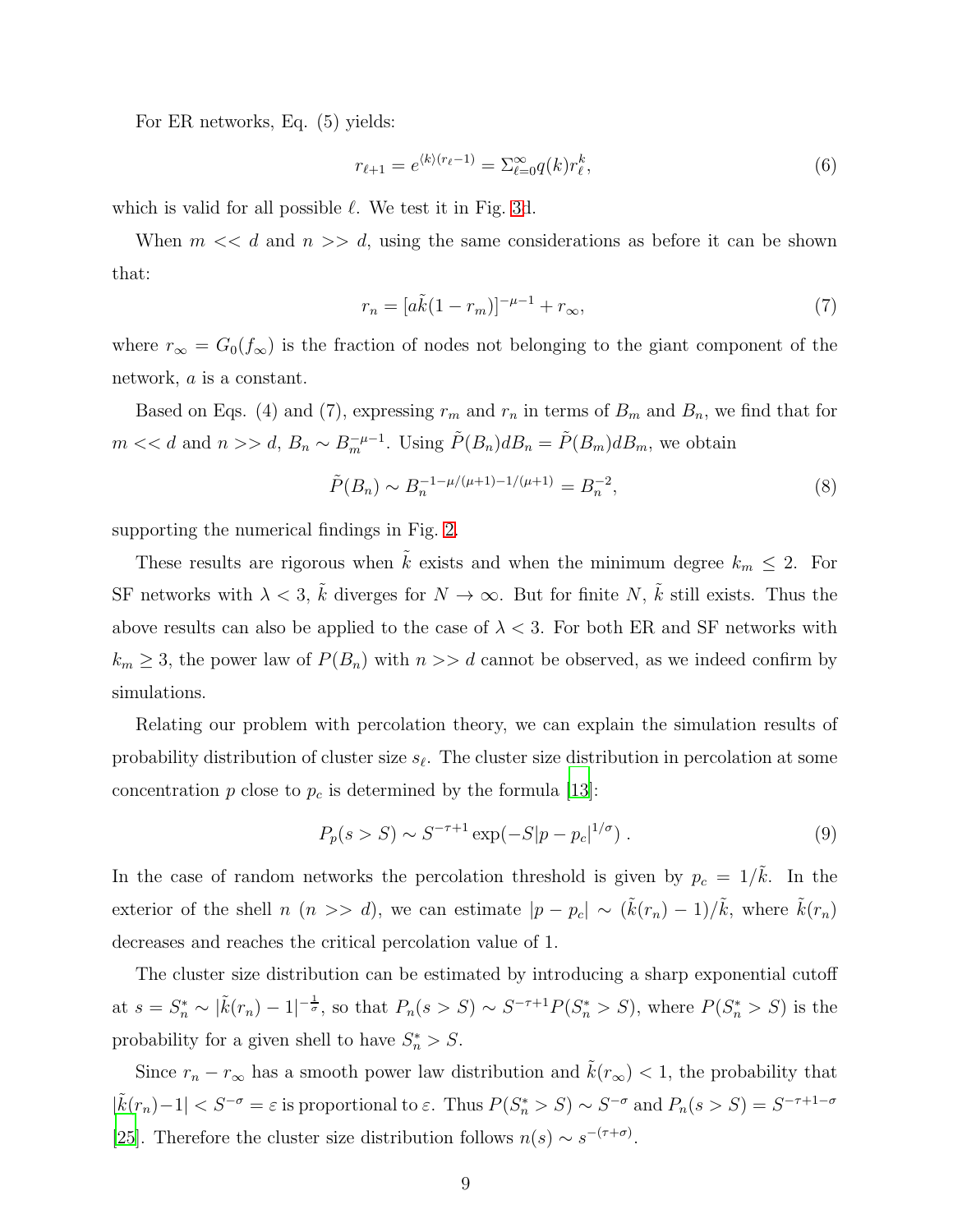For ER networks and SF networks with  $\lambda > 4$ ,  $\tau = 2.5$  and  $\sigma = 0.5$ , the above derivations lead to  $n(s) \sim s^{-3}$ . For SF networks with  $2 < \lambda < 4$ ,  $\tau = (2\lambda - 3)/(\lambda - 2)$  and  $\sigma =$  $|\lambda-3|/(\lambda-2)$  [\[18\]](#page-10-6). Thus, for SF network with  $\lambda > 3$ , there will be  $n_s \sim s^{-3}$ . We conjecture  $n_s \sim s^{-3}$  even for  $2 < \lambda < 3$ , although in this case  $\tilde{k}(r_n)$  does not exist and the above derivations are not valid. Our numerical simulations support these results in Fig. [4a](#page-6-0), b.

In summary, we find empirically and analytically that the boundaries of a broad class of complex networks including non-fractal networks [\[9\]](#page-9-8) have fractal features. Our findings can be applied to the study of epidemics. It implies that a strong decay of the epidemic will happen in the boundaries of human network, due to the low degree of nodes. The fractal clusters at the boundaries, which are connected sparsely to the bulk, may explain why big breakout of epidemical disease (such as the "black death" in medieval Europe) would suddenly stop after affecting a large percentage of population.

We thank ONR and Israel Science Foundation for financial support.

- <span id="page-9-0"></span>[1] P. Erdös and A. Rényi, Publ. Math. 6, 290 (1959); Publ. Math. Inst. Hung. Acad. Sci. 5, 17 (1960).
- <span id="page-9-1"></span>[2] B. Bollob´as, *Random Graphs* (Academic, London, 1985).
- <span id="page-9-2"></span>[3] R. Albert and A.-L.Barabási, Rev. Mod. Phys. **74**, 47(2002).
- <span id="page-9-3"></span>[4] S. Milgram, Psychol. Today 2, 60-67 (1967).
- <span id="page-9-4"></span>[5] D. J. Watts and S. H. Strogatz, Nature (London) 393, 440 (1998).
- <span id="page-9-5"></span>[6] R. Cohen and S. Havlin, Phys. Rev. Lett. 90, 058701 (2003).
- <span id="page-9-6"></span>[7] S. N. Dorogovtsev and J. F. F. Mendes, *Evolution of Networks: from Biological nets to the Internet and WWW* (Oxford University Press, New York, 2003).
- <span id="page-9-7"></span>[8] R. Pastor-Satorras and A. Vespignani, *Evolution and Structure of the Internet: a statistical physics approach* (Cambridge University Press, 2004).
- <span id="page-9-8"></span>[9] C. Song *et al.*, Nature (London) 433, 392 (2005); Nature Physics 2, 275 (2006).
- <span id="page-9-10"></span>[10] S. Carmi *et al.*, PNAS **104**, 11150 (2007).
- <span id="page-9-9"></span>[11] Different realizations yield similar results. In one realization, a certain fraction of nodes are randomly taken to be origin. The histogram is obtained from  $B_{\ell}$  belonging to different origin nodes.